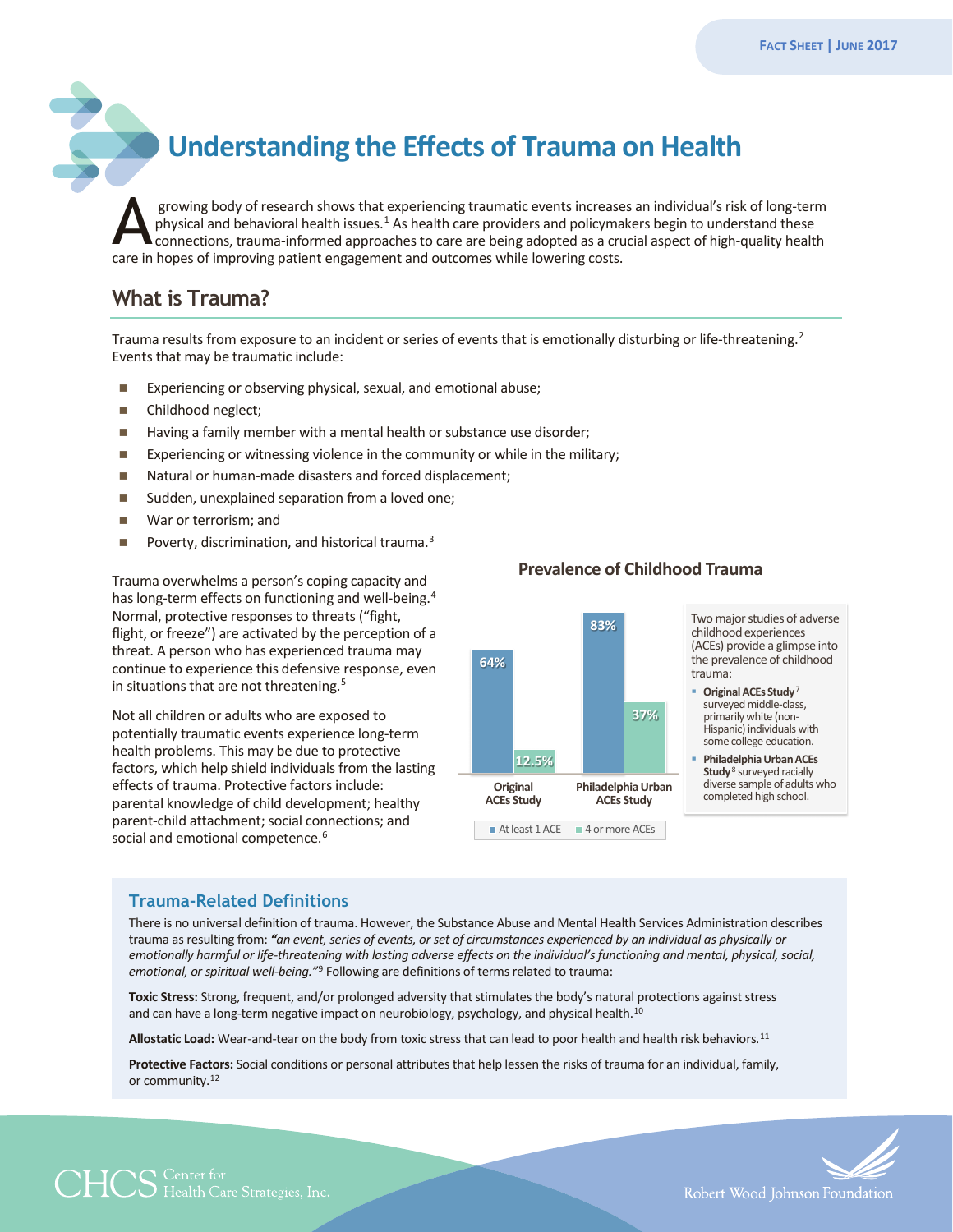

## *How Does Exposure to Trauma Affect an Individual's Health?*

A growing body of research is uncovering a link between traumatic childhood experiences and a greater chance of physical and behavioral health problems in adulthood.<sup>[13](#page-2-12)</sup> Multiple studies, including the original ACEs study and the Philadelphia Urban ACEs study, link childhood trauma with lifelong health problems, including:<sup>[14,](#page-2-13)[15](#page-2-14),[16](#page-2-15)</sup>

- Chronic lung and heart diseases;
- Liver disease, viral hepatitis, and liver cancer;
- Autoimmune diseases:
- *How Does Childhood Trauma Affect Neurobiology?*

Before age five, children's brains are in a critical period of development. Positive experiences can lead to healthy brain development, while negative experiences can promote unhealthy development. Prolonged trauma can decrease the volume of areas of the brain responsible for cognitive functions such as short-term memory, emotional regulation, and higher cognitive functions.<sup>[17](#page-2-16)</sup>



### *Which Populations are More at Risk for Experiencing Trauma?*

Members of historically marginalized populations appear to have a disproportionately higher prevalence of trauma and ACEs than the general population. These groups include (but are not limited to): [18,](#page-2-17) [19,](#page-2-18) [20,](#page-2-19) [21](#page-2-20), [22](#page-2-21)

- People living in low-income communities;
- **Black, Hispanic, and other racial minorities;**
- Lesbian, gay, bisexual, and transgender individuals;
- $\blacksquare$  Individuals with disabilities; and

■ Sexually transmitted infections; and

Depression and other mental health conditions.

■ Women and girls.



#### *How Does Childhood Trauma Affect Health Risk Behaviors?*

Children with trauma exposure often develop coping mechanisms to help alleviate the hurt they feel as a result of trauma. Sometimes, these strategies evolve into health risk behaviors—for example, eating unhealthy food or overeating, tobacco use, or drug and alcohol abuse.<sup>[23](#page-2-22)</sup> When childhood traumatic stress goes untreated, these coping mechanisms can contribute to anxiety, social isolation, or chronic diseases.



### *Can the Effects of Trauma be Avoided or Addressed?*

Protective factors, such having supportive relationships and a positive future outlook, can help shield individuals from the effects of trauma.<sup>[24](#page-2-23)</sup> The potential health implications of traumatic events do not have to be life-long. Trauma-specific physical and behavioral health treatments, as well as creating health care and social service systems that employ trauma-informed principles, can help patients begin the healing process.



## *How can Health Care Providers Help Patients Heal from Trauma?*

Health care providers can build *trauma-informed* health care organizations that create safe, caring, inclusive environments for all patients. *Trauma-informed care* acknowledges that understanding patients' life experiences is key to delivering effective care  $-$  and has the potential to improve patient engagement, treatment adherence, and health outcomes. Implementing trauma-informed approaches to care may also help avoid provider and staff burnout and workforce turnover. Through trauma-specific treatments, such as Prolonged Exposure Therapy, Seeking Safety, and the Trauma Recovery and Empowerment Model, health care providers can help patients begin to address their trauma experiences and start the healing process.<sup>25</sup>



## *What Kinds of Policy Changes can Support Trauma-Informed Care?*

Health care payers, health systems, states, and federal agencies can pursue policy changes to support the adoption of trauma-informed care. In particular, value-based purchasing and integration of primary and behavioral health care may support trauma-informed care implementation by allowing providers to spend more time with patients and families, and by encouraging integrated primary and behavioral health care delivery. Building the evidence base, provider and patient awareness, and health system competency around traumainformed care will help advance these changes.